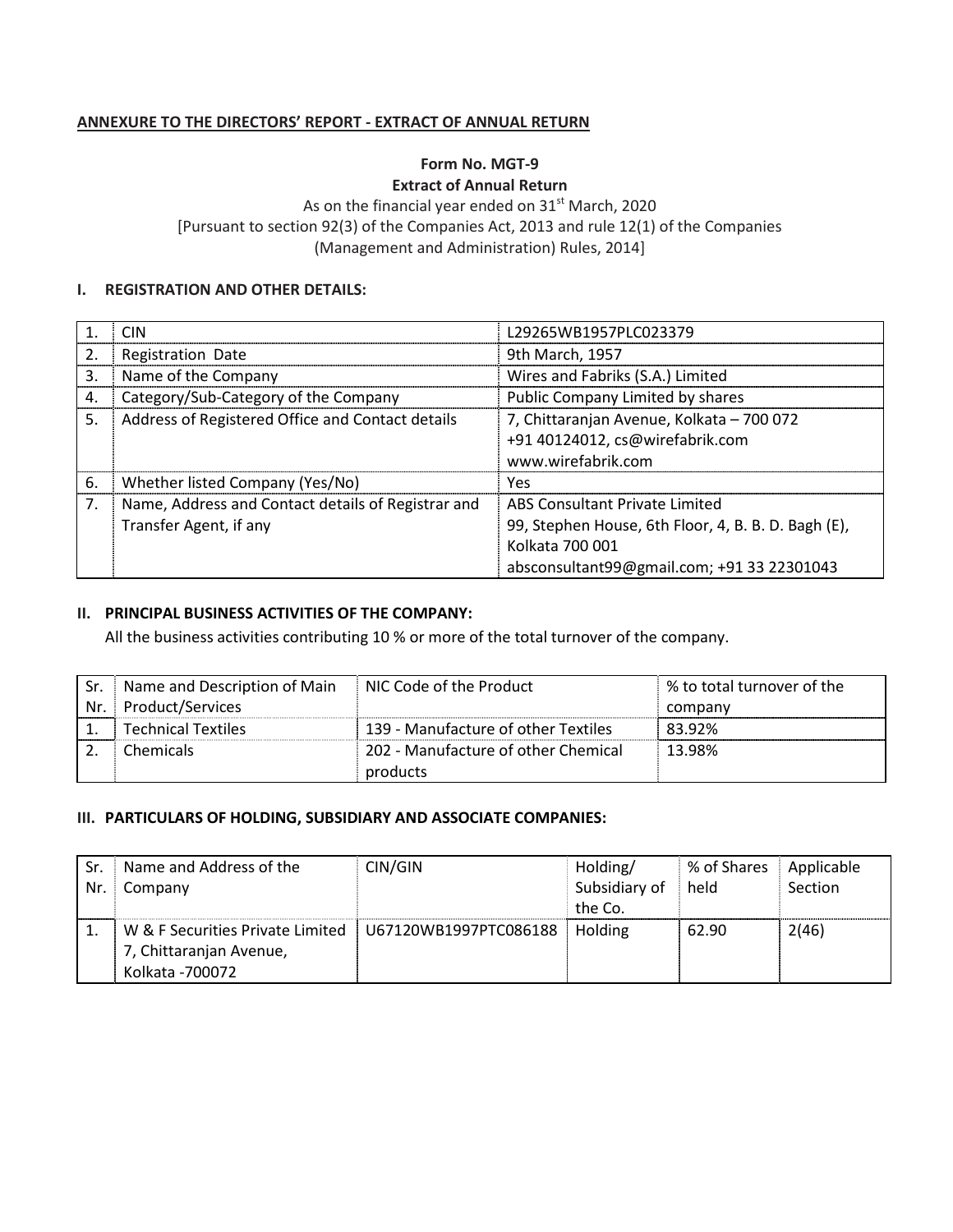# IV. SHARE HOLDING PATTERN (Equity Share Capital Breakup as percentage of Total Equity):

# i. Category-wise Share Holding.

| Sr.                                                 | Category of                                                                                                                                                                                             | No. of Shares held at the beginning of |                          | No. of Shares held at the end of the |                              |                          |                          | $\%$                     |                          |        |
|-----------------------------------------------------|---------------------------------------------------------------------------------------------------------------------------------------------------------------------------------------------------------|----------------------------------------|--------------------------|--------------------------------------|------------------------------|--------------------------|--------------------------|--------------------------|--------------------------|--------|
| Nr.                                                 | Shareholders                                                                                                                                                                                            |                                        | the year                 |                                      |                              |                          | year                     |                          |                          | Change |
|                                                     |                                                                                                                                                                                                         | Demat                                  | Physical                 | Total                                | % of                         | Demat                    | Physical                 | Total                    | % of                     | during |
|                                                     |                                                                                                                                                                                                         |                                        |                          |                                      | Total                        |                          |                          |                          | Total                    | the    |
|                                                     |                                                                                                                                                                                                         |                                        |                          |                                      |                              |                          |                          |                          |                          | year   |
| А.                                                  | <b>PROMOTERS</b>                                                                                                                                                                                        |                                        |                          |                                      |                              |                          |                          |                          |                          |        |
| 1.                                                  | Indian                                                                                                                                                                                                  |                                        |                          |                                      |                              |                          |                          |                          |                          |        |
| а.                                                  | Individual/HUF                                                                                                                                                                                          | 16200                                  |                          | 16200                                | 0.53                         | 16200                    |                          | 16200                    | 0.53                     |        |
| b.                                                  | Central Govt.                                                                                                                                                                                           |                                        |                          |                                      |                              |                          |                          |                          |                          |        |
| c.                                                  | State Govt.                                                                                                                                                                                             | $\overline{\phantom{a}}$               |                          |                                      | $\overline{a}$               | $\overline{a}$           |                          |                          |                          |        |
| d.                                                  | <b>Body Corporate</b>                                                                                                                                                                                   | 2270156                                | $\overline{\phantom{a}}$ | 2270156                              | 74.28                        | 2270156                  |                          | 2270156                  | 74.28                    |        |
| e.                                                  | Banks / FI                                                                                                                                                                                              |                                        | $\overline{a}$           |                                      | $\qquad \qquad \blacksquare$ |                          |                          |                          |                          |        |
| f.                                                  | Other                                                                                                                                                                                                   |                                        |                          |                                      |                              |                          |                          |                          |                          |        |
|                                                     | Sub-Total A(1)                                                                                                                                                                                          | 2286356                                | $\overline{\phantom{0}}$ | 2286356                              | 74.81                        | 2286356                  |                          | 2286356                  | 74.81                    |        |
| 2.                                                  | Foreign                                                                                                                                                                                                 |                                        |                          |                                      |                              |                          |                          |                          |                          |        |
| а.                                                  | NRI-Individuals                                                                                                                                                                                         |                                        |                          |                                      |                              |                          |                          |                          |                          |        |
| b.                                                  | Other                                                                                                                                                                                                   |                                        |                          |                                      |                              |                          |                          |                          | $\overline{\phantom{a}}$ |        |
|                                                     | Individuals                                                                                                                                                                                             |                                        |                          |                                      |                              |                          |                          |                          |                          |        |
| c.                                                  | <b>Body Corporate</b>                                                                                                                                                                                   | $\overline{a}$                         |                          |                                      |                              |                          |                          |                          |                          |        |
| d.                                                  | Banks / FI                                                                                                                                                                                              | $\overline{\phantom{a}}$               | $\overline{\phantom{a}}$ | $\overline{a}$                       | $\qquad \qquad -$            | $\overline{\phantom{a}}$ | $\overline{a}$           | $\overline{\phantom{a}}$ | $\overline{\phantom{a}}$ |        |
| e.                                                  | Other                                                                                                                                                                                                   | $\overline{\phantom{a}}$               |                          |                                      |                              |                          |                          |                          | $\overline{a}$           |        |
|                                                     | Sub-Total A(2)                                                                                                                                                                                          |                                        |                          |                                      |                              |                          |                          |                          |                          |        |
|                                                     | Total                                                                                                                                                                                                   |                                        |                          |                                      |                              |                          |                          |                          |                          |        |
|                                                     | Shareholding of                                                                                                                                                                                         | 2286356                                | $\qquad \qquad -$        | 2286356                              | 74.81                        | 2286356                  | $\overline{\phantom{a}}$ | 2286356                  | 74.81                    |        |
|                                                     | Promoters (A)                                                                                                                                                                                           |                                        |                          |                                      |                              |                          |                          |                          |                          |        |
| В.                                                  | PUBLIC SHAREHOLDING                                                                                                                                                                                     |                                        |                          |                                      |                              |                          |                          |                          |                          |        |
| 1.                                                  | Institution                                                                                                                                                                                             |                                        |                          |                                      |                              |                          |                          |                          |                          |        |
| а.                                                  | <b>Mutual Funds</b>                                                                                                                                                                                     | 100                                    | 450                      | 550                                  | 0.02                         | 100                      | 450                      | 550                      | 0.02                     |        |
| b.                                                  | Bank/FI                                                                                                                                                                                                 | 100                                    | 100                      | 200                                  | 0.01                         | 100                      | 100                      | 200                      | 0.01                     |        |
| c.                                                  | Cent. Govt.                                                                                                                                                                                             | $\overline{\phantom{a}}$               | $\overline{\phantom{a}}$ | $\overline{\phantom{a}}$             | $\overline{\phantom{0}}$     | $\overline{\phantom{a}}$ | $\overline{\phantom{a}}$ | $\overline{\phantom{a}}$ | $\overline{\phantom{a}}$ |        |
| d.                                                  |                                                                                                                                                                                                         | $\overline{a}$                         |                          | $\overline{\phantom{0}}$             | $\overline{\phantom{0}}$     | $\overline{\phantom{a}}$ |                          | $\overline{\phantom{a}}$ | $\overline{\phantom{a}}$ |        |
| e.                                                  |                                                                                                                                                                                                         |                                        |                          |                                      |                              |                          |                          |                          |                          |        |
|                                                     |                                                                                                                                                                                                         | $\overline{\phantom{a}}$               |                          |                                      |                              |                          |                          |                          | $\overline{\phantom{a}}$ |        |
|                                                     |                                                                                                                                                                                                         |                                        |                          |                                      |                              |                          |                          |                          |                          |        |
|                                                     |                                                                                                                                                                                                         |                                        |                          |                                      |                              |                          |                          |                          |                          |        |
|                                                     |                                                                                                                                                                                                         |                                        |                          |                                      |                              |                          |                          |                          | $\overline{\phantom{0}}$ |        |
|                                                     |                                                                                                                                                                                                         | $\overline{\phantom{0}}$               |                          |                                      |                              |                          |                          |                          |                          |        |
|                                                     |                                                                                                                                                                                                         |                                        |                          |                                      |                              |                          |                          |                          |                          |        |
|                                                     |                                                                                                                                                                                                         |                                        |                          |                                      |                              |                          |                          |                          |                          |        |
|                                                     |                                                                                                                                                                                                         |                                        |                          |                                      |                              |                          |                          |                          |                          |        |
|                                                     |                                                                                                                                                                                                         |                                        |                          |                                      |                              |                          |                          |                          |                          |        |
|                                                     |                                                                                                                                                                                                         |                                        |                          |                                      |                              |                          |                          |                          |                          |        |
|                                                     |                                                                                                                                                                                                         |                                        |                          |                                      |                              |                          |                          |                          |                          |        |
| f.<br>g.<br>h.<br>i.<br>2.<br>a.<br>i.<br>ii.<br>b. | State Govt.<br>Venture Capital<br>Insurance Co.<br>FIIs<br>Foreign Venture<br>Capital Fund<br>Others<br>Sub-Total B(1)<br>Non-Institution<br><b>Body Corporate</b><br>Indian<br>Overseas<br>Individuals | 200<br>157143                          | 550<br>300               | 750<br>157443                        | 0.03<br>5.15                 | 200<br>158473            | 550<br>300               | 750<br>158773            | 0.03<br>5.20             | 0.05   |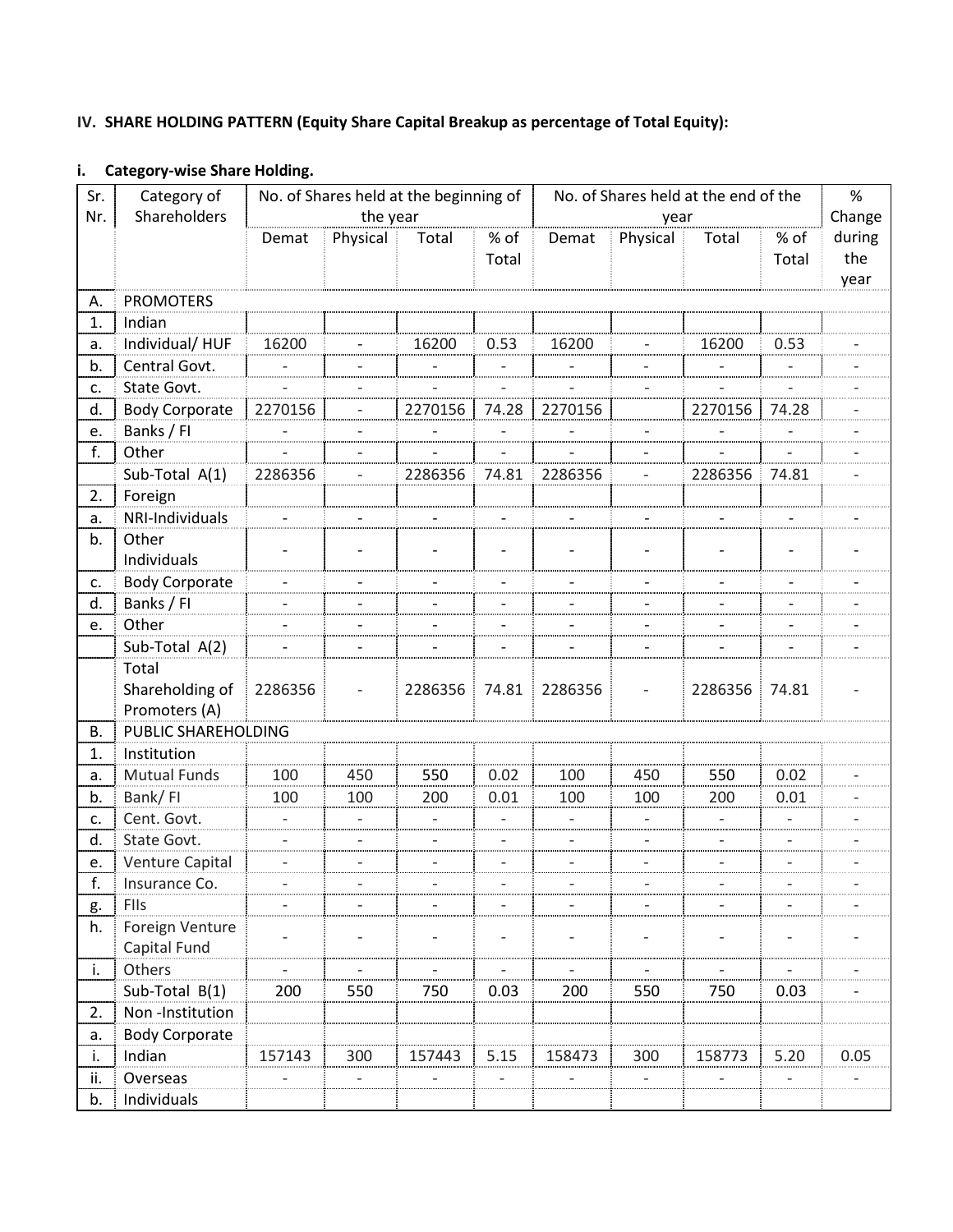| i.  | Individual<br><b>Shareholders</b><br>holding<br><b>Nominal Share</b><br>Capital upto Rs.<br>1 Lac         | 376353  | 155205 | 531558  | 17.39 | 378030  | 140392 | 518422  | 16.96 | $-0.43$ |
|-----|-----------------------------------------------------------------------------------------------------------|---------|--------|---------|-------|---------|--------|---------|-------|---------|
| ii. | Individual<br><b>Shareholders</b><br>holding<br><b>Nominal Share</b><br>Capital in excess<br>of Rs. 1 Lac | 15980   |        | 15980   | 0.52  | 20017   |        | 20017   | 0.65  | 0.13    |
| c.  | <b>Others</b>                                                                                             |         |        |         |       |         |        |         |       |         |
| i.  | <b>NRI</b>                                                                                                | 4393    | 3600   | 7993    | 0.26  | 5517    | 3600   | 9117    | 0.30  | 0.04    |
|     | Sub-Total B(2)                                                                                            | 553869  | 159105 | 712974  | 23.32 | 562037  | 144292 | 706329  | 23.11 | $-0.21$ |
|     | <b>Total Public</b><br>Shareholding(B)                                                                    | 554069  | 159655 | 713724  | 23.35 | 562237  | 144842 | 707079  | 23.14 | $-0.21$ |
| C.  | <b>IEPF</b><br><b>AUTHORITY</b>                                                                           | 56170   |        | 56170   | 1.84  | 62815   |        | 62815   | 2.05  | 0.21    |
| D.  | SHARES HELD BY CUSTODIAN FOR GDRS & ADRS                                                                  |         |        |         |       |         |        |         |       |         |
| 1.  | Promoter and<br>Promoter Group                                                                            |         |        |         |       |         |        |         |       |         |
| 2.  | Public                                                                                                    |         |        |         |       |         |        |         |       |         |
|     | <b>Grand Total</b><br>$(A+B+C+D)$                                                                         | 2840425 | 159655 | 3056250 | 100   | 2911408 | 144842 | 3056250 | 100   |         |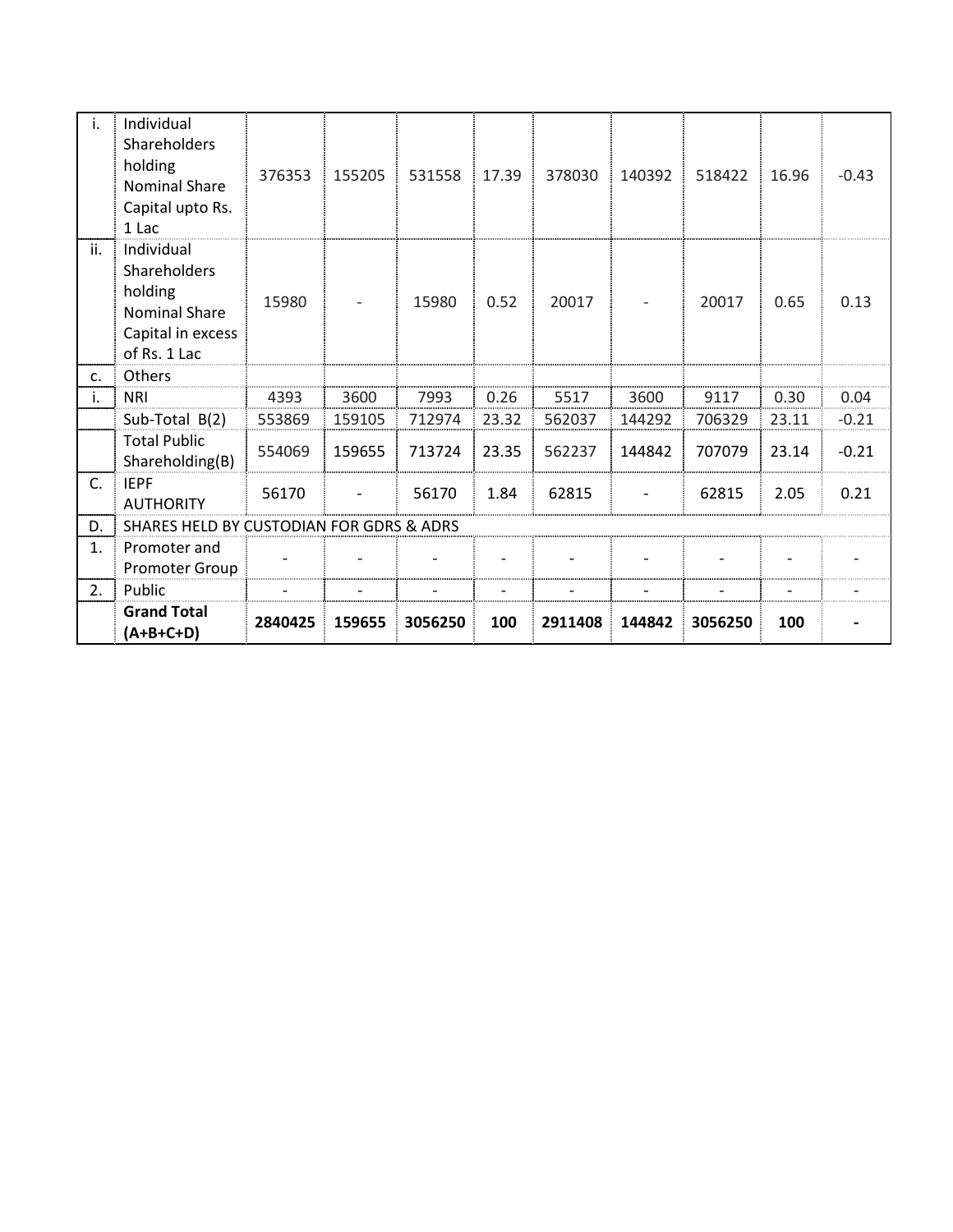# ii. Shareholding of Promoters.

| Sr. | Shareholder's Name          | Shareholding at the |                       |                          | Shareholding at the end of |               |                          | %                        |
|-----|-----------------------------|---------------------|-----------------------|--------------------------|----------------------------|---------------|--------------------------|--------------------------|
| Nr. |                             |                     | beginning of the year |                          | the year                   |               |                          | change                   |
|     |                             | No. of              | % of                  | % of                     | No. of                     | $%$ of        | % of                     | in                       |
|     |                             | <b>Shares</b>       | total                 | <b>Shares</b>            | <b>Shares</b>              | total         | <b>Shares</b>            | shareho                  |
|     |                             |                     | <b>Shares</b>         | pledged                  |                            | <b>Shares</b> | pledged                  | <b>Iding</b>             |
|     |                             |                     | of the                | /encum                   |                            | of the        | /encum                   | during                   |
|     |                             |                     | Co.                   | bered                    |                            | Co.           | bered                    | the year                 |
| 1.  | Kishan Kumar Khaitan        | 100                 | 0.00                  |                          | 100                        | 0.00          |                          |                          |
| 2.  | Mahendra Khaitan            | 500                 | 0.02                  |                          | 500                        | 0.02          |                          |                          |
| 3.  | Devesh Khaitan              | 100                 | 0.00                  | $\overline{\phantom{0}}$ | 100                        | 0.00          | $\overline{\phantom{a}}$ | $\overline{\phantom{0}}$ |
| 4.  | Ranjana Khaitan             | 100                 | 0.00                  | $\overline{a}$           | 100                        | 0.00          | $\overline{\phantom{a}}$ |                          |
| 5.  | Shailja Khaitan             | 100                 | 0.00                  |                          | 100                        | 0.00          | $\overline{\phantom{a}}$ |                          |
| 6.  | Parul Khaitan               | 100                 | 0.00                  |                          | 100                        | 0.00          | $\overline{\phantom{a}}$ |                          |
| 7.  | Master Viraj Khaitan        | 100                 | 0.00                  |                          | 100                        | 0.00          | $\overline{\phantom{a}}$ |                          |
| 8.  | Master Reyansh Khaitan      | 100                 | 0.00                  |                          | 100                        | 0.00          | $\overline{\phantom{a}}$ |                          |
| 9.  | Pranika Khaitan Rawat       | 5000                | 0.16                  |                          | 5000                       | 0.16          | $\blacksquare$           |                          |
| 10. | Varshita Khaitan            | 5000                | 0.16                  |                          | 5000                       | 0.16          | $\overline{\phantom{a}}$ |                          |
| 11. | Divisha Khaitan             | 5000                | 0.16                  |                          | 5000                       | 0.16          | $\overline{\phantom{a}}$ |                          |
| 12. | W & F Securities Pvt. Ltd.  | 1922314             | 62.90                 |                          | 1922314                    | 62.90         | $\overline{\phantom{a}}$ |                          |
| 13. | <b>BKM Mercantile LLP</b>   | 347642              | 11.37                 |                          | 347642                     | 11.37         | $\overline{\phantom{a}}$ |                          |
| 14. | Wires and Fabriks Pvt. Ltd. | 100                 | 0.00                  | $\overline{a}$           | 100                        | 0.00          | $\overline{\phantom{a}}$ | $\overline{\phantom{0}}$ |
| 15. | W & F Millennium Mercantile |                     |                       |                          |                            |               |                          |                          |
|     | Pvt. Ltd.                   | 100                 | 0.00                  |                          | 100                        | 0.00          |                          |                          |
|     | <b>Total</b>                | 2286356             | 74.81                 |                          | 2286356                    | 74.81         |                          |                          |

# iii. Change in Promoters' Shareholding.

There has been no Change in the Promoters Shareholding during the Financial Year 2019-20.

## iv. Shareholding Pattern of top ten Shareholders (other than Directors, Promoters and Holders of GDRs and ADRs)

| Sr.<br>Nr. | <b>Top Ten Shareholders</b>      | Shareholding at the beginning of<br>the year 1st April, 2019 |                                        | Shareholding at the end of the<br>year 31st March, 2020 |                                        |
|------------|----------------------------------|--------------------------------------------------------------|----------------------------------------|---------------------------------------------------------|----------------------------------------|
|            |                                  | No. of shares                                                | % of total<br>shares of the<br>company | No. of shares                                           | % of total<br>shares of the<br>company |
| 1.         | Fountain Vanijya Pvt. Ltd.       | 134920                                                       | 4.41                                   | 139204                                                  | 4.55                                   |
| 2.         | <b>IEPF Authority</b>            | 56170                                                        | 1.84                                   | 62815                                                   | 2.06                                   |
| 3.         | Sumedha Sharma                   | 15980                                                        | 0.52                                   | 20017                                                   | 0.65                                   |
| 4.         | Rajesh Hiranandani               | 8075                                                         | 0.26                                   | 8107                                                    | 0.27                                   |
| 5.         | Kanchan Chandak                  | 7850                                                         | 0.26                                   | 7850                                                    | 0.26                                   |
| 6.         | <b>Bijal Suresh Dalal</b>        | 5500                                                         | 0.18                                   | 5500                                                    | 0.18                                   |
| 7.         | <b>Muktilal Ganulal Paldiwal</b> | 5490                                                         | 0.18                                   | 5490                                                    | 0.18                                   |
| 8.         | Hemant D Jain                    | 5000                                                         | 0.16                                   | 5000                                                    | 0.16                                   |
| 9.         | Neha Saraf                       | 5000                                                         | 0.16                                   | 5000                                                    | 0.16                                   |
| 10.        | Vidhi Pasari                     | 5000                                                         | 0.16                                   | 5000                                                    | 0.16                                   |
| 11.        | Golden Goenka Credit Pyt. Ltd.   | 5000                                                         | 0.16                                   | 5000                                                    | 0.16                                   |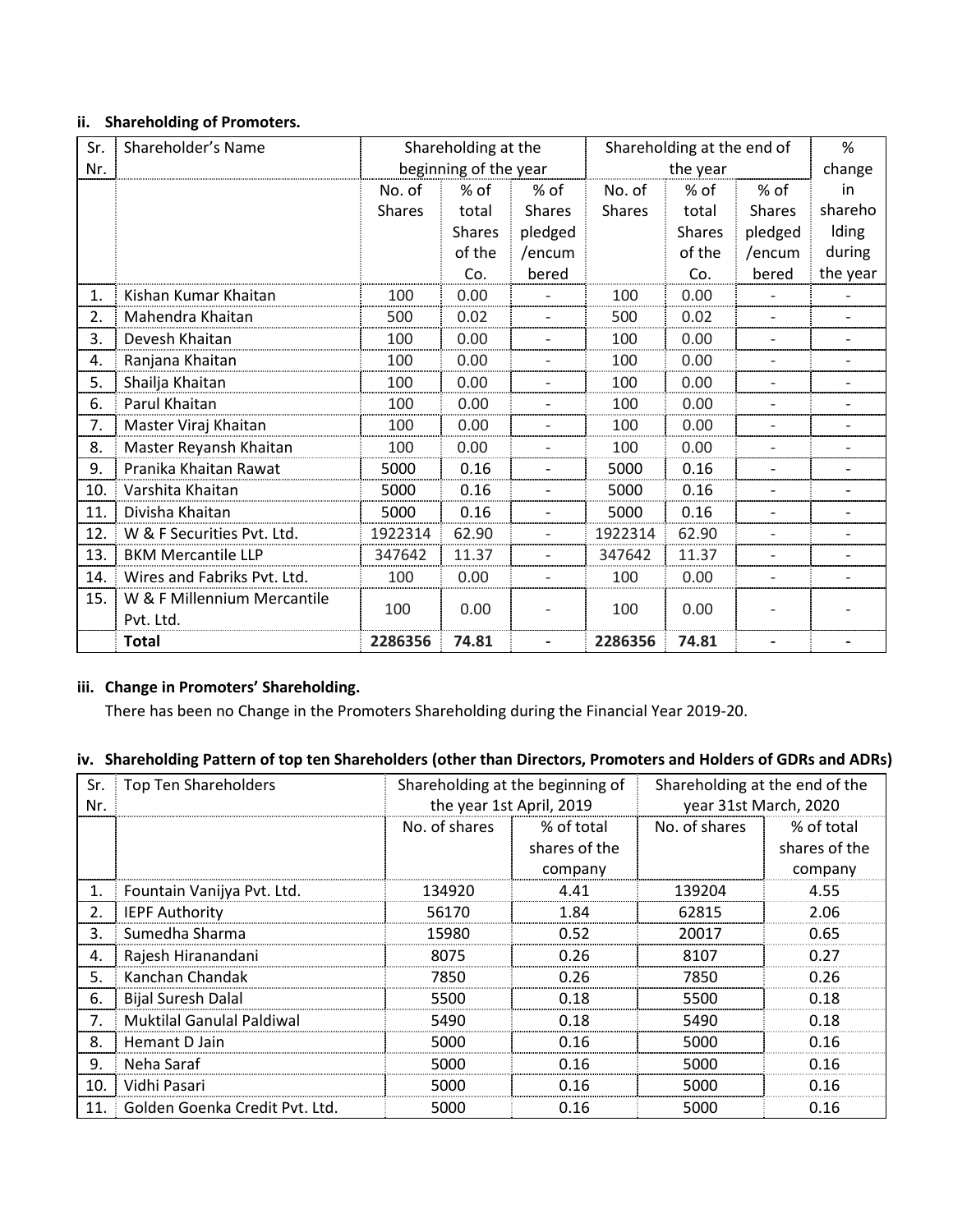# v. Shareholding of Directors and Key Managerial Personnel.

| Sr.<br>Nr.           | For each of the Director and KMP |               | Shareholding at the beginning of<br>the Year |               | <b>Cumulative Shareholding during</b><br>the Year |
|----------------------|----------------------------------|---------------|----------------------------------------------|---------------|---------------------------------------------------|
|                      | Name of the Director/KMP         | No. of shares | % of total<br>shares of the<br>company       | No. of shares | % of total<br>shares of the<br>company            |
| $\mathbf{1}$ .       | Kishan Kumar Khaitan             |               |                                              |               |                                                   |
|                      | At the beginning of the Year     | 100           | 0.00                                         | 100           | 0.00                                              |
|                      | At the end of the Year           | 100           | 0.00                                         | 100           | 0.00                                              |
| 2.                   | Mahendra Khaitan                 |               |                                              |               |                                                   |
|                      | At the beginning of the Year     | 500           | 0.02                                         | 500           | 0.02                                              |
|                      | At the end of the Year           | 500           | 0.02                                         | 500           | 0.02                                              |
| 3.                   | Devesh Khaitan                   |               |                                              |               |                                                   |
|                      | At the beginning of the Year     | 100           | 0.00                                         | 100           | 0.00                                              |
|                      | At the end of the Year           | 100           | 0.00                                         | 100           | 0.00                                              |
| $\mathbf{A}_{\cdot}$ | Pranika Khaitan Rawat            |               |                                              |               |                                                   |
|                      | At the beginning of the Year     | 5000          | 0.16                                         | 5000          | 0.16                                              |
|                      | At the end of the Year           | 5000          | 0.16                                         | 5000          | 0.16                                              |
| 5.                   | Rajesh Patni                     |               |                                              |               |                                                   |
|                      | At the beginning of the Year     | 140           | 0.00                                         | 140           | 0.00                                              |
|                      | At the end of the Year           | 140           | 0.00                                         | 140           | 0.00                                              |

## V. INDEBTEDNESS:

|     | Indebtedness of the Company including interest outstanding/accrued but not due for payment |                 |           |                 |              |  |
|-----|--------------------------------------------------------------------------------------------|-----------------|-----------|-----------------|--------------|--|
| Sr. | Particulars                                                                                | Secured Loans   | Unsecured | <b>Deposits</b> | Total        |  |
| Nr. |                                                                                            | Excluding       | Loans     |                 | Indebtedness |  |
|     |                                                                                            | <b>Deposits</b> |           |                 |              |  |
|     | Indebtedness at the beginning of the<br>financial year                                     |                 |           |                 |              |  |
| 1.  | <b>Principal Amount</b>                                                                    | 3497.86         |           |                 | 3497.86      |  |
| 2.  | Interest due but not paid                                                                  |                 |           |                 |              |  |
| 3.  | Interest accrued but not due                                                               | 26.82           |           |                 | 26.82        |  |
|     | Total of $(1+2+3)$                                                                         | 3524.68         |           |                 | 3524.68      |  |
|     | Change in Indebtedness during the                                                          |                 |           |                 |              |  |
|     | financial year                                                                             |                 |           |                 |              |  |
|     | + Addition                                                                                 | 1269.83         |           |                 |              |  |
|     | - Reduction                                                                                | 674.04          |           |                 |              |  |
|     | Net change                                                                                 | 595.79          |           |                 |              |  |
|     | Indebtedness at the end of the                                                             |                 |           |                 |              |  |
|     | financial year 31st March, 2020                                                            |                 |           |                 |              |  |
| 1.  | <b>Principal Amount</b>                                                                    | 4099.69         |           |                 | 4099.69      |  |
| 2.  | Interest due but not paid                                                                  |                 |           |                 |              |  |
| 3.  | Interest accrued but not due                                                               | 20.78           |           |                 | 20.78        |  |
|     | Total of $(1+2+3)$                                                                         | 4120.47         |           |                 | 4120.47      |  |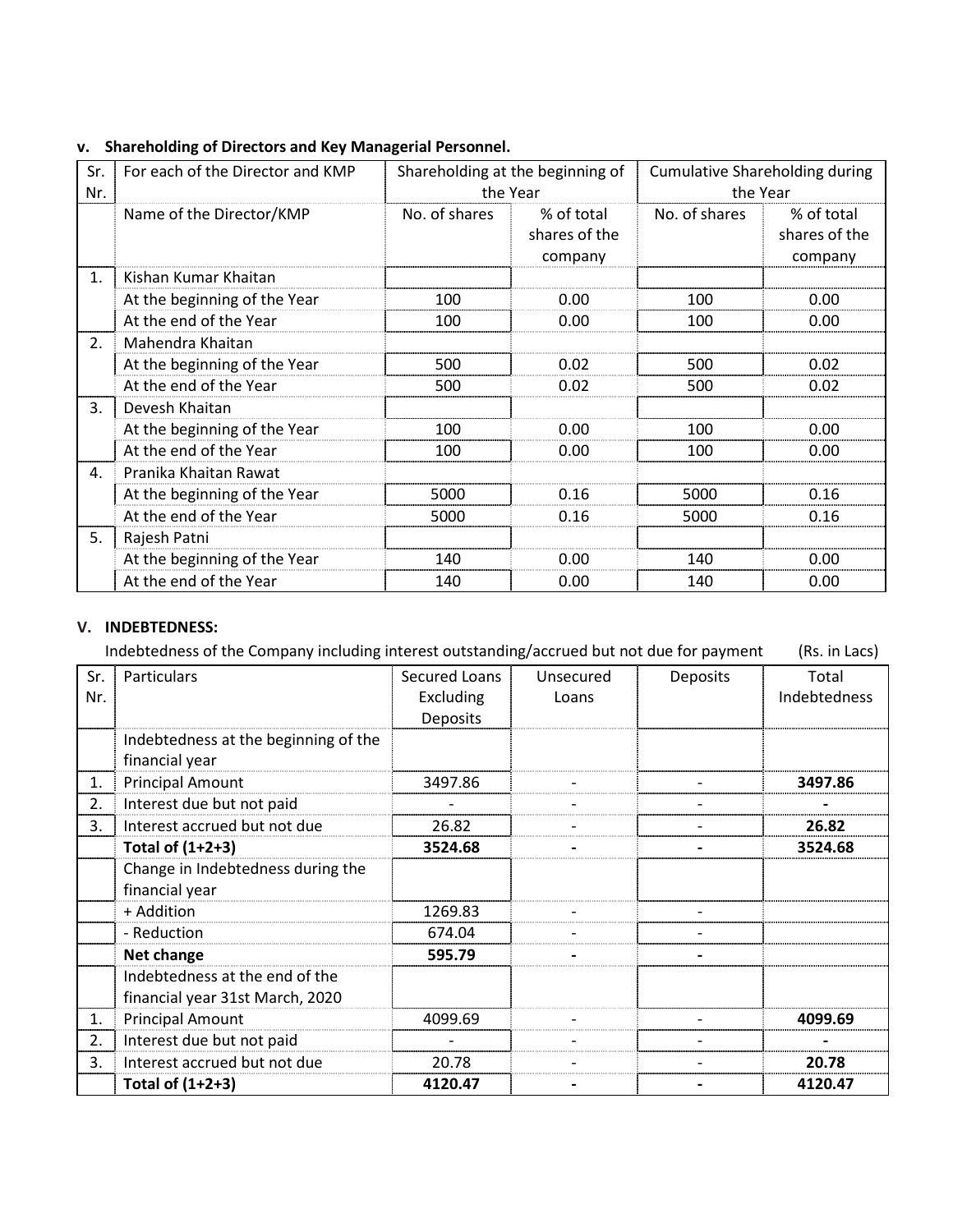#### VI. REMUNERATION OF DIRECTORS AND KEY MANAGERIAL PERSONNEL:

| Sr.            | Particulars of Remuneration             |              | Name of MD/WTD/Manager                                |                |        |  |  |  |  |
|----------------|-----------------------------------------|--------------|-------------------------------------------------------|----------------|--------|--|--|--|--|
| Nr.            |                                         | Kishan Kumar | Mahendra                                              | Devesh Khaitan |        |  |  |  |  |
|                |                                         | Khaitan      | Khaitan                                               | Executive      |        |  |  |  |  |
|                |                                         | Chairman cum | Managing                                              | Director       |        |  |  |  |  |
|                |                                         | Managing     | Director                                              |                |        |  |  |  |  |
|                |                                         | Director     |                                                       |                |        |  |  |  |  |
| 1.             | <b>Gross Salary</b>                     |              |                                                       |                |        |  |  |  |  |
| a.             | Salary as per provisions contained in   |              |                                                       |                |        |  |  |  |  |
|                | Section 17(1) of the Income Tax Act,    | 210.00       | 210.00                                                | 196.80         | 616.80 |  |  |  |  |
|                | 1961                                    |              |                                                       |                |        |  |  |  |  |
| b <sub>1</sub> | Value of perquisites u/s 17(2) of the   | 0.88         | 0.78                                                  | 0.66           | 2.36   |  |  |  |  |
|                | Income Tax Act, 1961                    |              |                                                       |                |        |  |  |  |  |
| $\mathsf{C}$ . | Profits in lieu of salary under Section |              |                                                       |                |        |  |  |  |  |
|                | 17(3) of the Income Tax Act, 1961       |              |                                                       |                |        |  |  |  |  |
| 2.             | <b>Stock Option</b>                     |              |                                                       |                |        |  |  |  |  |
| 3.             | Sweat Equity                            |              |                                                       |                |        |  |  |  |  |
| 4.             | Commission                              |              |                                                       |                |        |  |  |  |  |
|                | as % of Profit                          |              |                                                       |                |        |  |  |  |  |
|                | others                                  |              |                                                       |                |        |  |  |  |  |
| 5.             | <b>Others</b>                           | 24.91        | 24.91                                                 | 23.33          | 73.15  |  |  |  |  |
|                | Provident Fund & other Funds            |              |                                                       |                |        |  |  |  |  |
|                | Total (A)                               | 235.79       | 235.69                                                | 220.79         | 692.31 |  |  |  |  |
|                | Ceiling as per the Act                  |              | as per approvals received from the Central Government |                |        |  |  |  |  |

## A. Remuneration to Managing Director, Whole-Time Directors and/or Manager. (Rs. in Lacs)

### B. Remuneration of Other Directors. (Rs. in Lacs)

Sr. Particulars of Remuneration Fee for attending Nr. board/committee meetings Commission Others Total Amount 1. | Independent Directors Mohan Lal Bhagat 1.50 1.50 1.50 1.50 Saroj Khemka 2.55 - - 2.55 Satish Ajmera 2.40 2.40 2.40 2.40 2.40 2.40 Subrata Kumar Atindra Mitra 1.50 1.50  $\vert$  -  $\vert$  - 1.50 Total (1)  $\qquad \qquad \qquad$  7.95  $\qquad \qquad$  7.95  $\qquad \qquad$  7.95 2. Other Non-Executive Directors Pranika Khaitan Rawat 1.20 - - 1.20 Total (2)  $1.20$   $1.20$   $1.20$   $1.20$ Total B (1+2) 9.15 - 9.15 Ceiling as per the Act as per Section 197(5) of the Companies Act, 2013